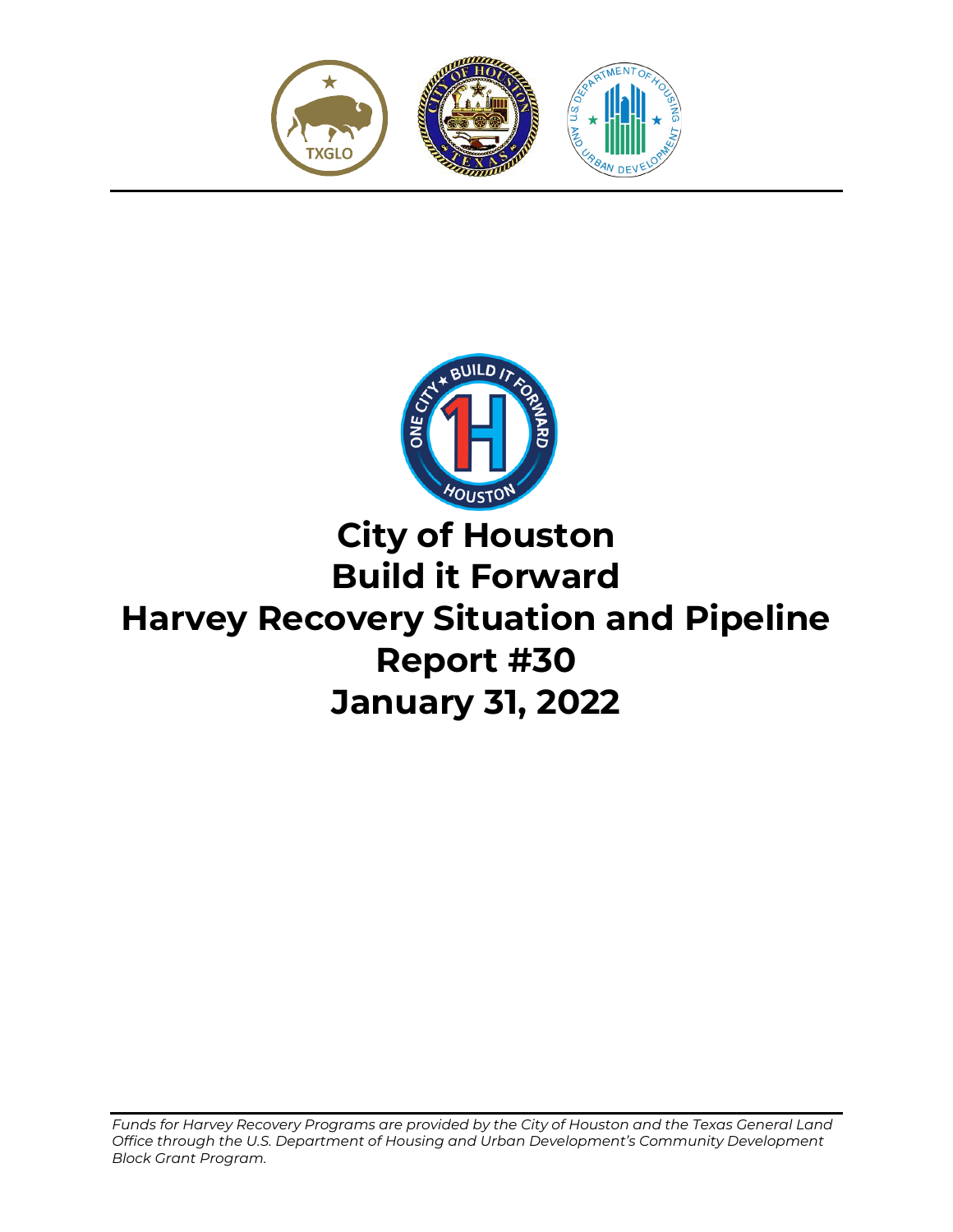

# **Harvey Recovery Situation and Pipeline Report #30**

January 2022

# **Situation Report: January 2022**

The City of Houston Homeowner Assistance Program (HoAP) helps homeowners affected by Hurricane Harvey repair and rebuild their damaged homes, or get reimbursed for work already completed. The program prioritizes low-and moderate-income homeowners, while serving Houstonians of all income levels. The Housing and Community Development Department (HCDD) administers the program for the City of Houston, through a sub-grant agreement with the Texas General Land Office (GLO)

The program launched in January 2019 with outreach to affected homeowners to encourage them to participate in the program. At the same time, the City was building capacity to repair and reconstruct homes and reimburse homeowners for repair expenses. The first homeowners were served in April 2019, with steady ramp up since then.

#### **Single Family Current Status:**

- Submitted Single-Family Files to GLO: 1,224
- HoAP Submitted Files: 703
- HbAP Submitted Files: 521

#### **GLO Approved Single-Family Files:** 1,127

- HoAP Approved Files: 454
- $-$  HbAP Approved Files: 673

#### **Single-Family Households with Assistance in Process:** 253

- $-$  Homeowners in contract closings/permitting/waiting NTPs: 16
- HoAP Projects In Progress: Rehabs and Rehab/Reimbursement: 106
- Recons Under Construction: 5
- $-$  Rehabs Under Construction: 0
- Approved homebuyers searching for home: 118

#### **Total Single-Family Assisted:** 874

- Recons Completed: 201
- Rehabs Completed: 71
- Reimbursement checks sent: 254
- $-$  HbAP closed: 348

#### **Current Multifamily Status:**

- 32 developments announced for \$450 million in funding and nearly \$1 billion in development cost
- 7 developments announced and working through underwriting/legal documents, 16 are under construction, 3 developments are pending closing, and 6 developments have been completed

There may be a few changes to the announced 9% Tax Credit developments once the State finalizes its list

#### **Public Services Status:**

 $-$  18 different contracts with nonprofits approved by Council for a total of \$15.2 million.

#### **Overall Funding Status: \*\*Based on Adjusted Budgets 2/26/21**

\$587 million (70% of total) with identified addresses/developments/nonprofits for funding currently under contract/LOI negotiations, underwriting or otherwise prepping for Council approval. \$385 million (46% of total) with Council Approved contract

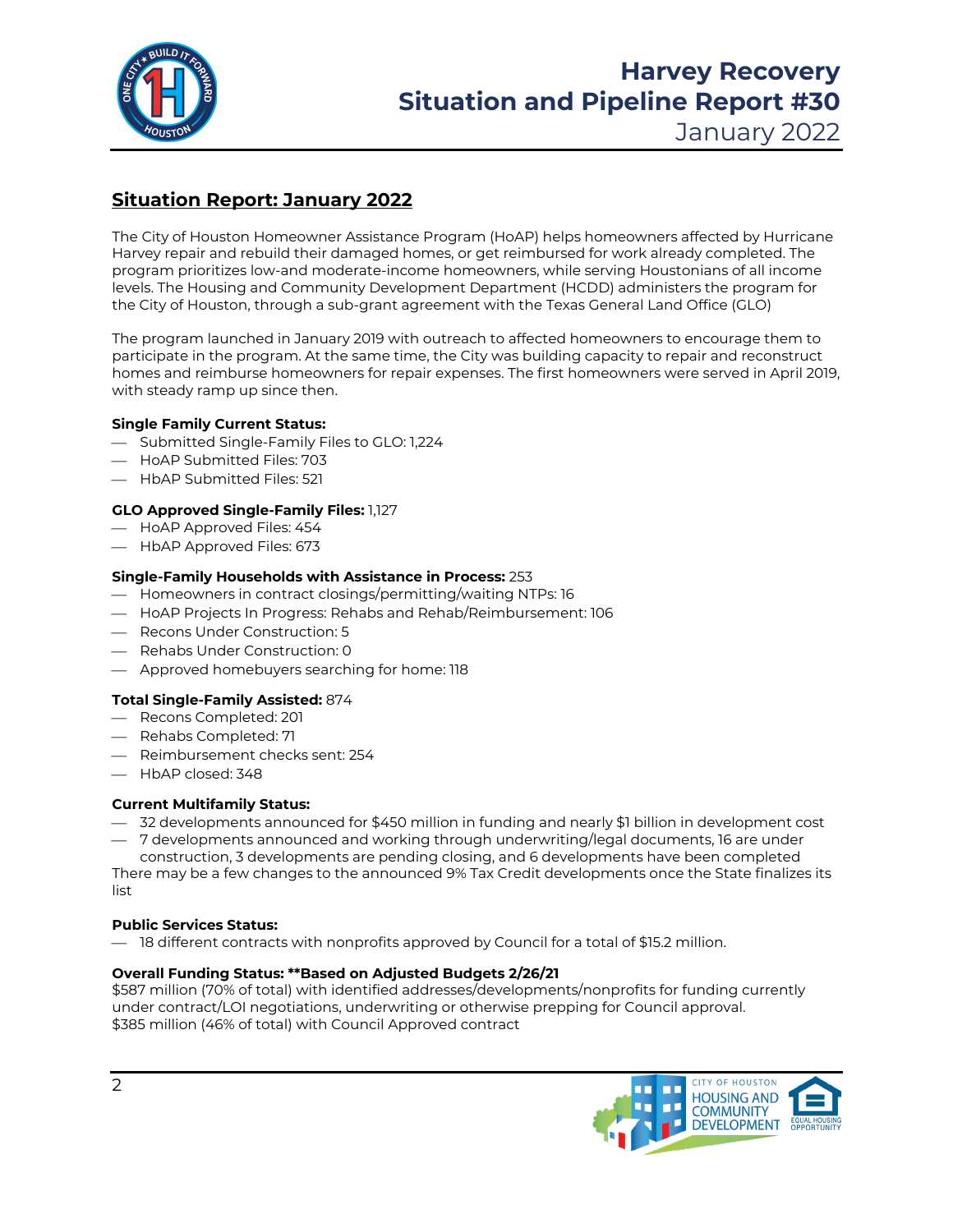

# **Harvey Recovery Situation and Pipeline Report #30**

January 2022

### **Program Overview**

#### **Notice to Harvey Homeowner Assistance Program Applicants**

The City of Houston and the Texas General Land Office (GLO) continue to work together on an agreement to help homeowners who need assistance with repair, reconstruction, and reimbursement for homes damaged by Hurricane Harvey.

At this time, the City of Houston will continue assisting homeowners whose repairs and reconstructions were approved by the GLO prior to October 6, 2020. All other repair and reconstruction applications, including those approved after October 6, 2020, will be transferred to the GLO to complete the process.

In addition, the GLO has granted the City of Houston limited funding to provide reimbursements for completed and eligible home repairs paid by a homeowner in excess of past aid the homeowner received from sources including insurance, FEMA, nonprofit assistance, and the Small Business Administration. The deadline for new applications has since passed. Those who submitted their applications prior to December 31, 2020 will continue to be assisted by the City of Houston.

Any questions for HCDD can be directed to our Call Center at 832-393-0550. The GLO's Homeowner Assistance Program team can be reached at 346-222-4686 or 1-866-317-1998 (toll-free) or at houston.glo@recovery.texas.gov. More information about the GLO's program can be found at recovery.texas.gov/hap/houston

We appreciate your patience, and we will continue to work hard to ensure a smooth transition of applications to the GLO, so that no one is left behind.

### **Table 1: Homeowner Assistance Program Snapshot**

| <b>Activity</b>                                  | As of 2-14-22   |
|--------------------------------------------------|-----------------|
| Total number of applications<br>submitted to GLO | 703             |
| <b>Approved by GLO</b>                           | 673             |
| Recons Completed<br>Rehabs Completed             | 201<br>71       |
| Reimbursement checks sent                        | 254             |
| HoAP Funds obligated                             |                 |
| HoAP funds obligated (as of<br>01/31/22)         | \$56,220,623.69 |

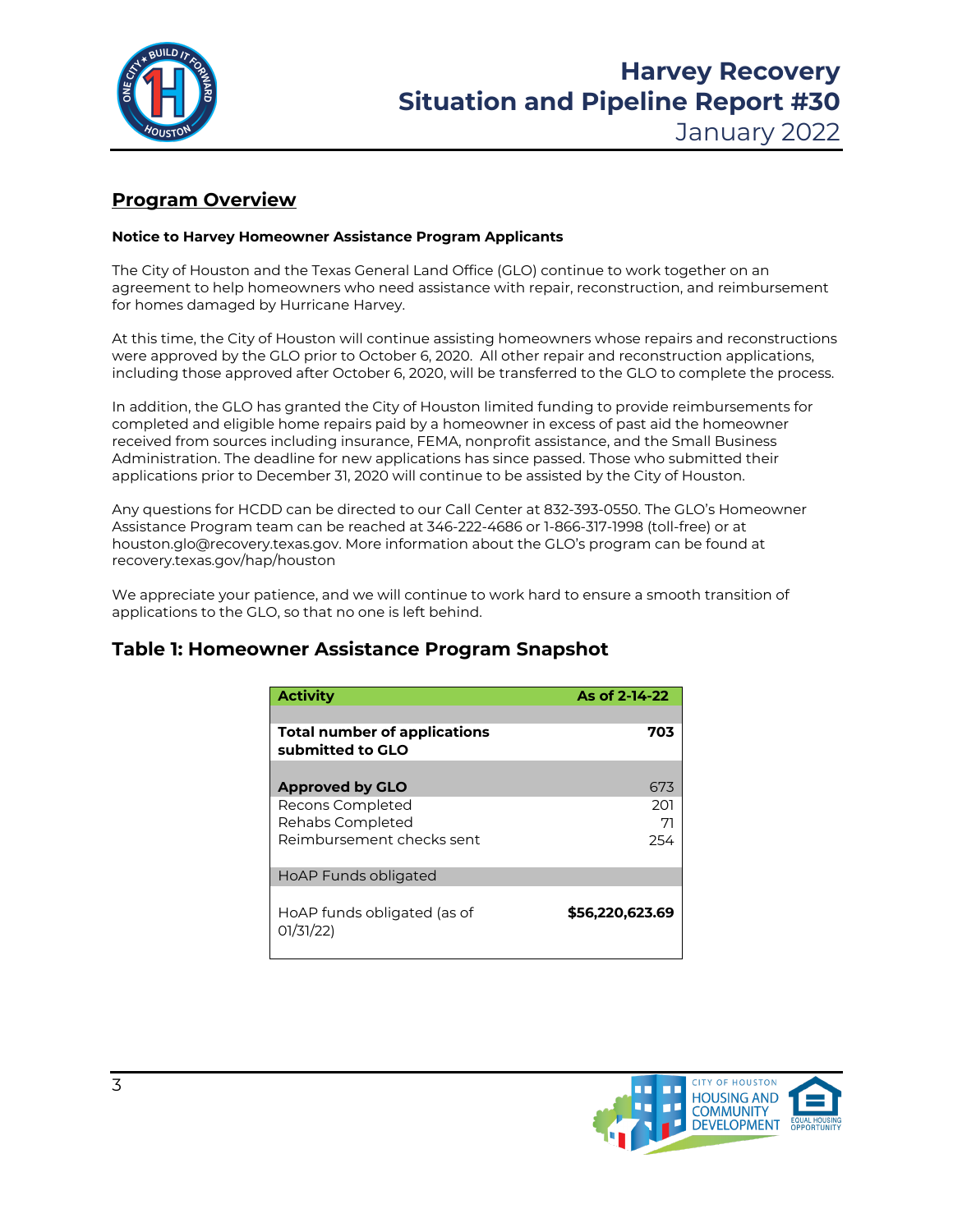

January 2022

#### **Survey and Grant Award Progress**

**673 applicants have been approved by the GLO. 277** homeowners have received a Notice to Proceed to construction and **254** have received a reimbursement check (some homeowners may receive a reimbursement check while also participating in the City-managed program option).

#### **Figure 1: Progress toward Grant Award (2-14-22)**



**Invited to Apply:** This category represents the most vulnerable residents and highest priorities from the survey respondents who have been invited to submit a complete application. The deadline for new applications has passed. Those who submitted their applications prior to December 31, 2020 will continue to be assisted by the City of Houston.

**Intake Complete:** This category represents the number of files that the City has received from the intake contractor, which are ready for review and eligibility determination. The difference between this category and the next category are the files that are waiting additional GLO-required documents from the applicant in order to complete the file. This number has dropped from last month due to files sent back to the intake contractor for further processing.

**Eligibility Review Complete:** This category represents the number of files that have been determined to be eligible per City, GLO and HUD standards. These files are now moving through inspections, environmental review and completion of the final scope of work with the builder and homeowner.

**Reimbursements Issued:** For homeowners who are reimbursement only, this is the final step in the process. Some homeowners receive both a reimbursement and additional repair, so they receive the reimbursement check immediately after the GLO issues the approval, and the home moves forward into construction for the remaining repairs.

**Rehabilitations Complete:** This category includes all homes that are through the repair only or reimbursement and repair process, with the homeowner having received the keys back to their home.

**Reconstruction Complete:** This category includes all homes that have been fully reconstructed with the homeowner having received the keys back to their new home.

**Notices to Proceed w/ Construction:** This category includes all homes that need repair or full reconstruction. The notice to proceed is to the builder, and involves the homeowner moving out of their home, the utilities being shut off, demolition if the home is to be reconstructed, and the full construction process.

**Approved by the GLO:** This category includes the number of homes out of the 703 submitted to the GLO that have received GLO approval. The next step for all homeowners is to sign the required contracts, regardless of whether they are receiving repair, reconstruction or reimbursement.

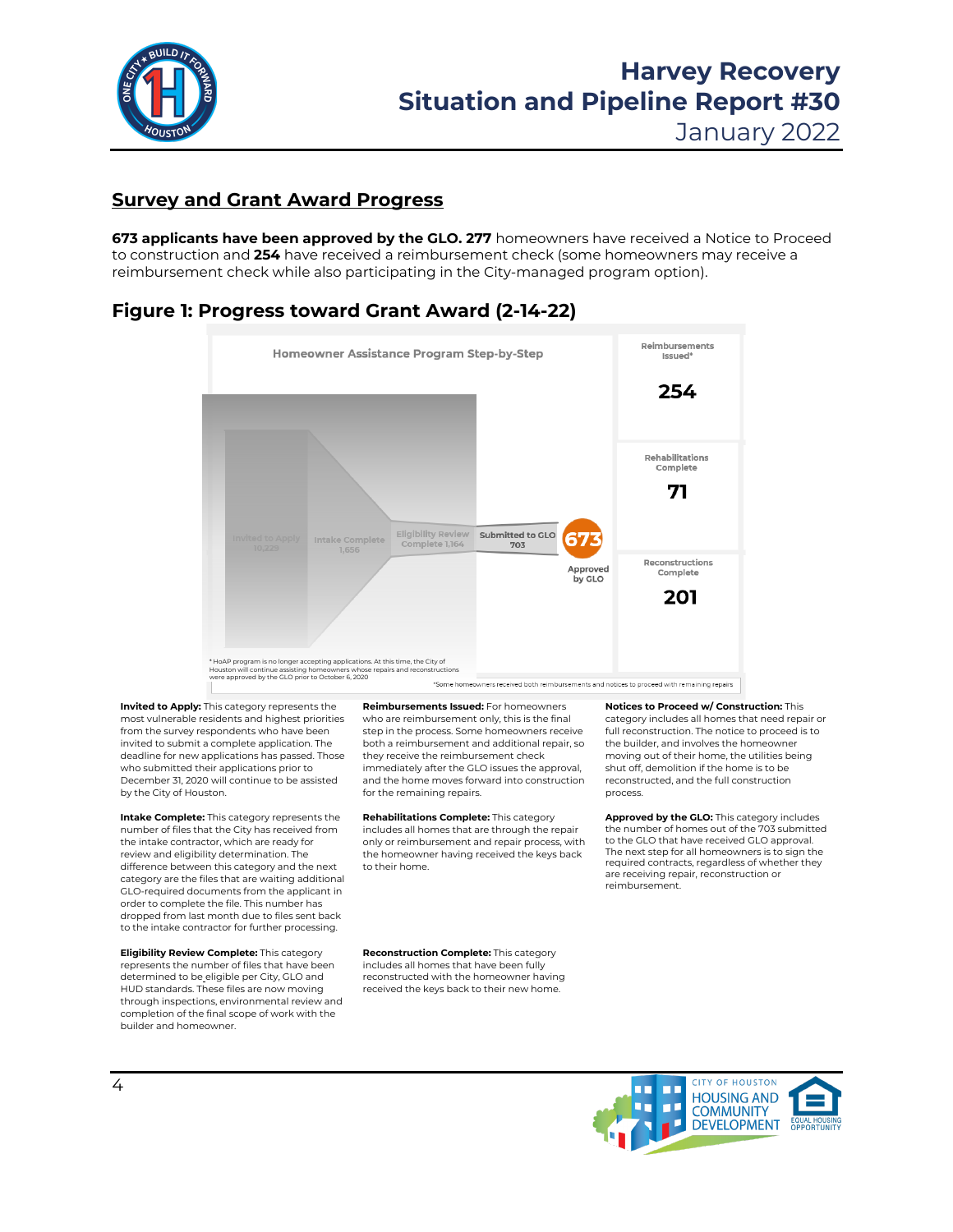

# January 2022

## **Snapshot: Harvey Homebuyer Assistance Program**

For many Houstonians, owning a home is a dream – one that is often out of reach. Incomes in Houston have not risen as quickly as home prices, which means fewer people can afford to buy homes. In the wake of Hurricane Harvey, many families had to delay their plans to find a home or start all over.

Life plans shouldn't be put on hold because of the weather. Harvey Homebuyer Assistance Program provides up to \$30,000 in assistance to families who were in Houston at the time of Hurricane Harvey, who are either buying a first home or replacing a Harvey-damaged home.

As of January, **454** applicants have been approved by the GLO for eligibility. **348** applicants have closed on their new homes.



*Additional qualifications apply. Program subject to change and/or cancellation without notice.* 

Learn more at - <https://recovery.houstontx.gov/hbap/>

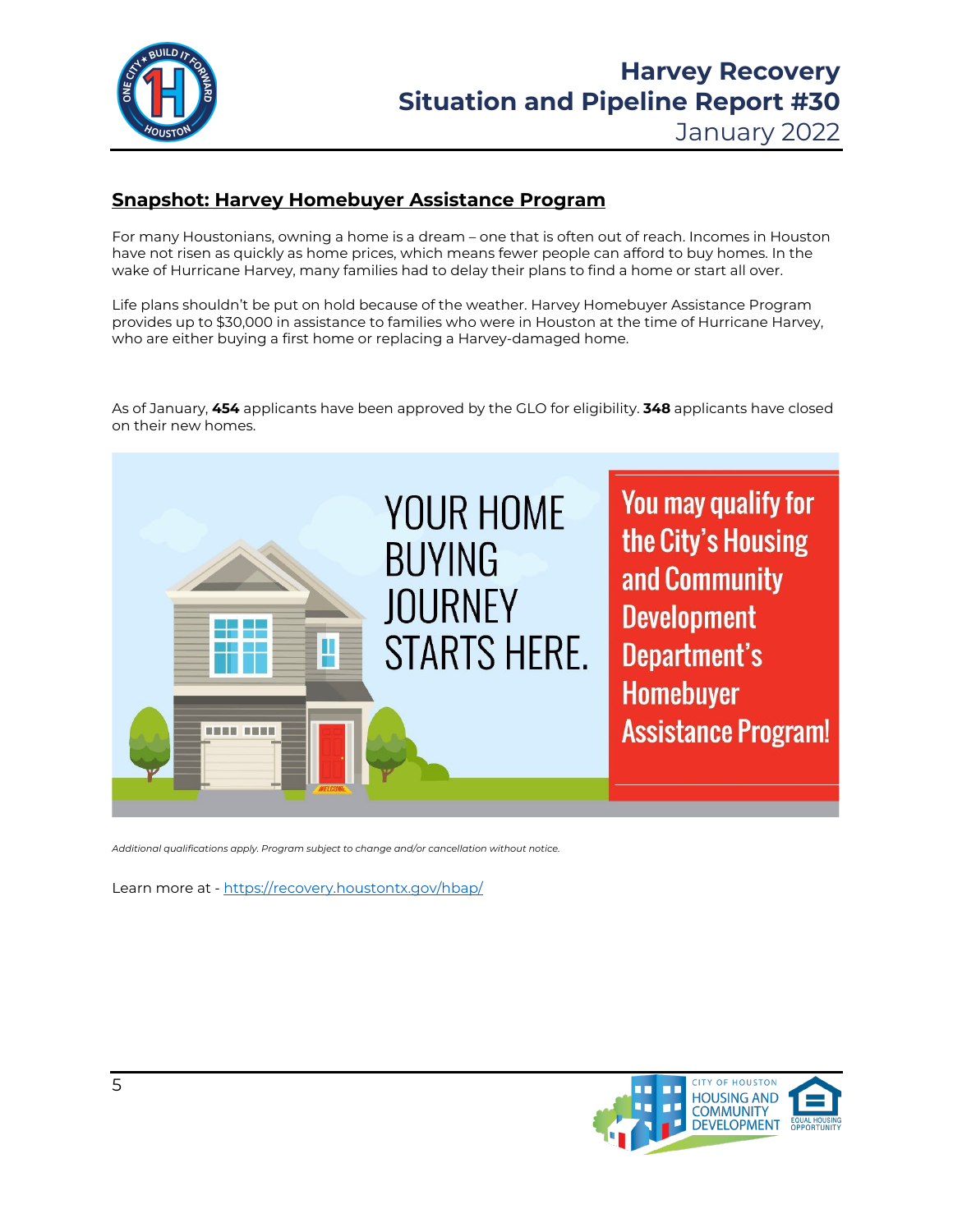

January 2022

# **Snapshot: Multifamily Development**

The first of three rounds of funding for multifamily development opened in February 2019 and closed April 12, 2019. Fifty-six applications were reviewed and 15 were selected for funding. The selected developments will create 1,691 apartments in Houston, the majority of which will be rented at guaranteed-affordable rates to qualified renters.

# **Figure 2: Award summary: Round 1, Harvey Multifamily Program**



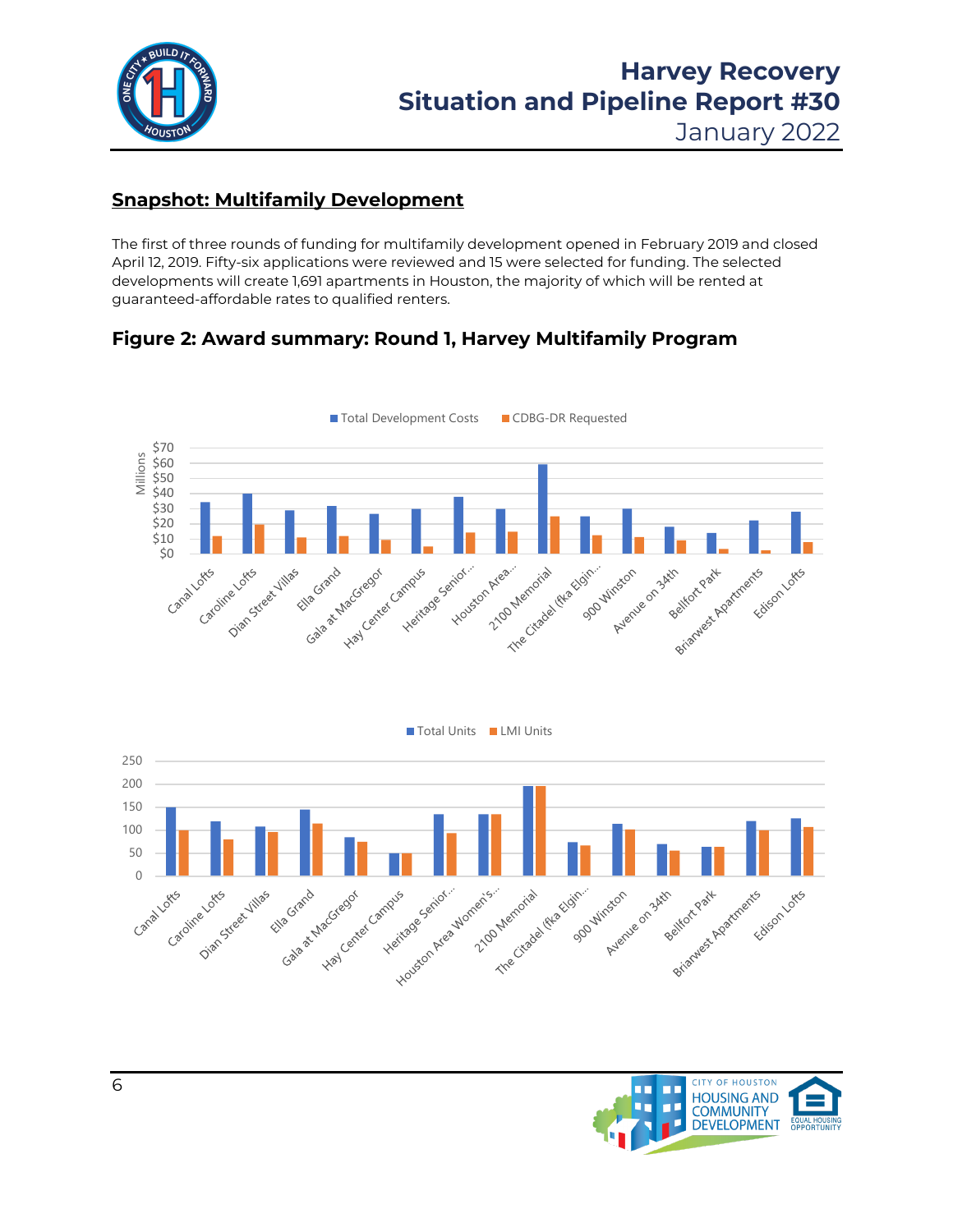

# **\$100 million expansion of Harvey Multifamily Program will provide additional affordable homes to essential workers, seniors, and vulnerable Houstonians.**

The Harvey Multifamily Program issued two calls for proposals, in early 2019 and early 2020. Through these two funding rounds, a total of 36 developments will be supported for funding.

By combining program funding with other sources, including 4% and 9% tax credits and private financing, the awards represent over \$1 billion in development. They include communities for seniors, supportive housing options for those experiencing housing insecurity, and workforce homes for individuals and families.

The currently proposed Round 2 of the program will create 2,737 apartments. Combined with Round 1, the Harvey Multifamily Program is expected to bring 4,428 new, resilient apartments to Houston, 3,519 of which will be held at affordable prices to provide greater choice and quality of homes to low- and moderate-income Houstonians.



# **Figure 3: Award summary: Round 2, Harvey Multifamily Program**

*Amount provided is based on the application and is subject to revision during HCDD underwriting.*

Funds for Harvey Recovery Programs are provided by the City of Houston and the Texas General Land Office through the U.S. Department of Housing and *Urban Development's Community Development Block Grant Program. For more information visi[t https://recovery.houstontx.gov/multifamily-program/](https://recovery.houstontx.gov/multifamily-program/)*

Press release - June 29, 2021 - [Harvey Multifamily Program is announcing that up to \\$28 Million will be](https://recovery.houstontx.gov/harvey-multifamily-program-is-announcing-that-up-to-28-million-will-be-available-for-the-currently-issued-notice-of-funding-availability-nofa/)  [available for the currently issued Notice of Funding Availability \(NOFA\)](https://recovery.houstontx.gov/harvey-multifamily-program-is-announcing-that-up-to-28-million-will-be-available-for-the-currently-issued-notice-of-funding-availability-nofa/)

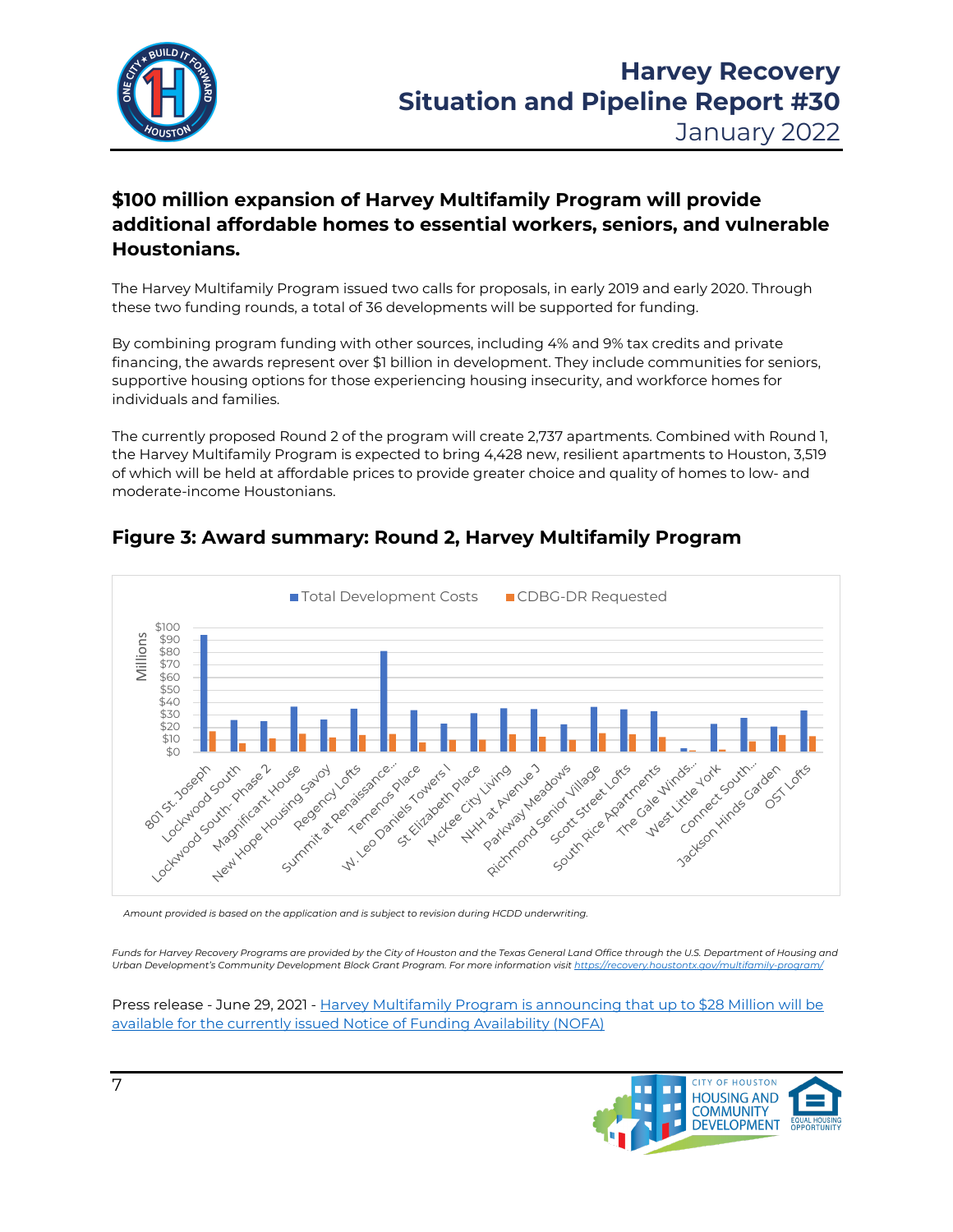

# **The Harvey Recovery Small Rental Program Awards \$20M to Nonprofit Housing Developers to Create Up to 14 Affordable Apartment Communities**

The City of Houston Housing and Community Development Department (HCDD) will select up to 14 developments to receive funding as Round 1 of the Harvey Recovery Small Rental Program. This program creates and rehabilitates small (2-7 unit) rental communities and helps build capacity and experience for local nonprofit developers to help build Houston's overall ability to provide quality, affordable homes for community members. Funding for the Harvey Recovery Small Rental Program is provided by the U.S. Department of Housing and Urban Development (HUD) as part of disaster relief efforts to rebuild after Hurricane Harvey.

This funding will provide \$20,470,326 to create 86 new homes for Houston renters. Proposals were scored based on including organizational capacity, cost efficiency, location, community factors, and how well the development will serve existing City of Houston priorities. Successful developments also provide services for special needs populations, access to local transit and high-ranked schools, and help develop priority areas such as the Mayor's Complete Communities. The list of awarded developments can be viewed in full below.

The five newly announced projects utilize 4% housing tax credits from the Texas Department of Housing and Community Affairs (TDHCA) along with other funding sources. These developments will contain resilient building features and contribute to an equitable recovery process that will provide affordable, quality homes for up to 40 years. More details on each of these proposals can be viewed in the table below.

## **Figure 4: Award summary: Harvey Small Rental Program**



*Amounts reflect the original application amount and are subject to revision during HCDD underwriting. Allocations may vary at the time of presentation to City Council.*

*Information about this round of funding rounds of funding can be found a[t recovery.houstontx.gov](https://recovery.houstontx.gov/hsrp/)*